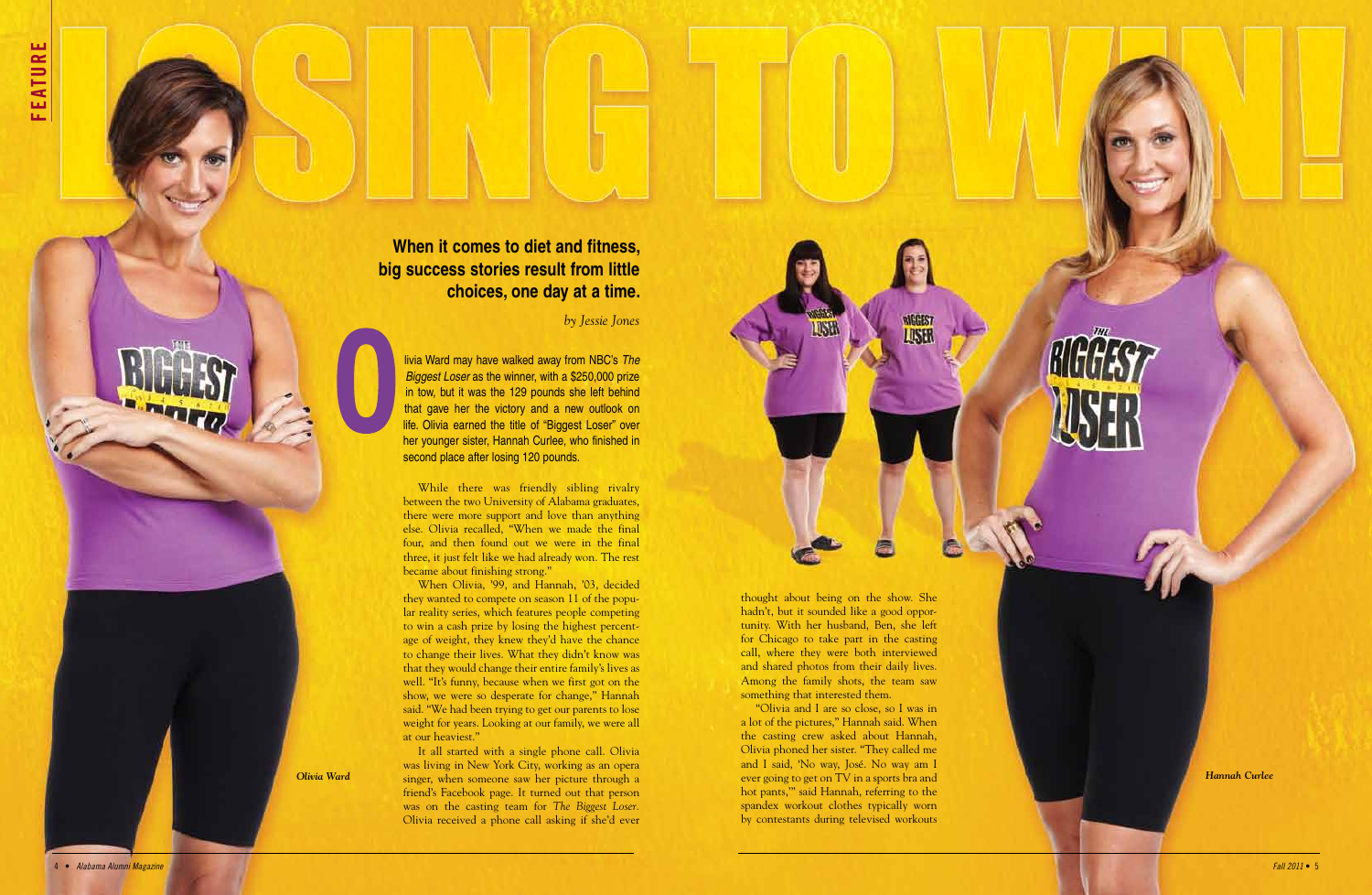

## and weigh-ins.

Olivia and Ben poked and prodded, and finally convinced her to join them in Chicago for the weekend. "It's one thing to do it

with a friend or even a spouse, but a sibling—if you have a sister, you have a best friend for life," Olivia said. "I'm so glad she did it with me." They were two of 100 contestants who reported to California, and they made it through to the final 22 in order to take part in the filming.

Olivia and Hannah were a little different from the other contestants right from the start. "We were two of the only people who weren't uber fans of the show," Olivia said. "Right before the first weigh-in, everyone else was water-loading and eating fast food. We didn't really know how wound up winning."

to play the game at first, but we Hannah and Olivia took the advice Both women learned quickly. Christmas break, Hannah had a long Out at the Biggest Loser Ranch, discussion with their parents. "It was Bob Harper, one of the show's very hard, but it was the best thing I ever trainers, talked to contest-did," she said. "My parents got active. ants about changing their Everybody is really transforming." The environment in addition to themselves. to heart. Over the show's two-week

Since the show ended on May 24, 2011, Olivia and Hannah have turned their attention to helping others turn their lives around. They are quick to point out that the desire to change and the smallest of starts can catapult anyone into their own fitness journey. "It just takes one small choice to get you started. Just one," Olivia said. "You don't have to decide you're going to lose 129 pounds; that's not what it's about. If you try to do that, you'll be so overwhelmed by lunchtime, you'll quit and

difference in the Curlee family is easy to see. Since that holiday meeting, their dad and mom, Keith and Betsy Curlee, have lost 75 pounds and 60 pounds, respectively. And their youngest sister and fellow Alabama alumna, Norah, '07, has shed 90 pounds. "This show this experience—changed our entire family," Hannah said.

can really get control of your mind, the rest is just science. Calories in, calories out. Once I was able to trust myself, the weight just came right off."

It will change their future as well. For Olivia, earning a clean bill of health at the end of the show was one of the most exciting results. At 35, she was motivated to lose weight in large part by her desire to start her own family with Ben. Now, she's where she wants to be. "I'm such a better version of myself," she said. "Not only am I going to be healthier, but I feel like I have these things I can pass on to my kids. I know that *The Biggest Loser* will be a huge part of not just my life, but my children's lives and my children's children's lives." And there's been yet another positive result. Although Ben wasn't chosen to appear on the show after their casting call, he nonetheless lost 113 pounds in an effort to support his wife during the competition.

go to Guthrie's."

One of the best ways to begin is to do some research on your surroundings, and find a gym. Don't even worry about food that day, Olivia recommended. "Over a few weeks, if you make small choices, you're in a full-fledged healthy lifestyle and

you're losing weight." The mental battle is one of the most important, she continued. "I always defeated myself mentally before I got started. I thought 'I'll do this diet. It's not going to work, but I'll do it.' And then I'd wonder why I got on the scale and nothing had happened." A person's mind plays a huge part in how their body responds, she explained. "Once you

For Hannah, the weight loss journey changed everything. "I'm a different person," she said. "It's phenomenal how your life can turn out when you are dedicated to change. Before, my daily



life was, 'Get up, go to work, eat behind my desk, come home.' I kind of became a homebody because I was so ashamed of who I was." Her *Big-*

*gest Loser* experience led to the exact opposite outlook. "Now, Olivia and I are all over the place, with magazines and TV shows, and I work with HCA's [Hospital Corporation of America's] wellness division, H2U. I'm promoting our website now, and it's kind of funny—if I had used this before, I might not have had to go on the show."

Hannah is quick to point out that asking for help is one of the best things



"Whatever you're trying to do, it's important to ask for help and ask for support. And making the decision to start your journey is the most important thing." *—Hannah Curlee*



*Sisters Ward and Curlee lost a total of 249 pounds competing on* **The Biggest Loser.**

*While the TV show was in production, Ward's husband, Ben, worked to lose 113 pounds on his own.*